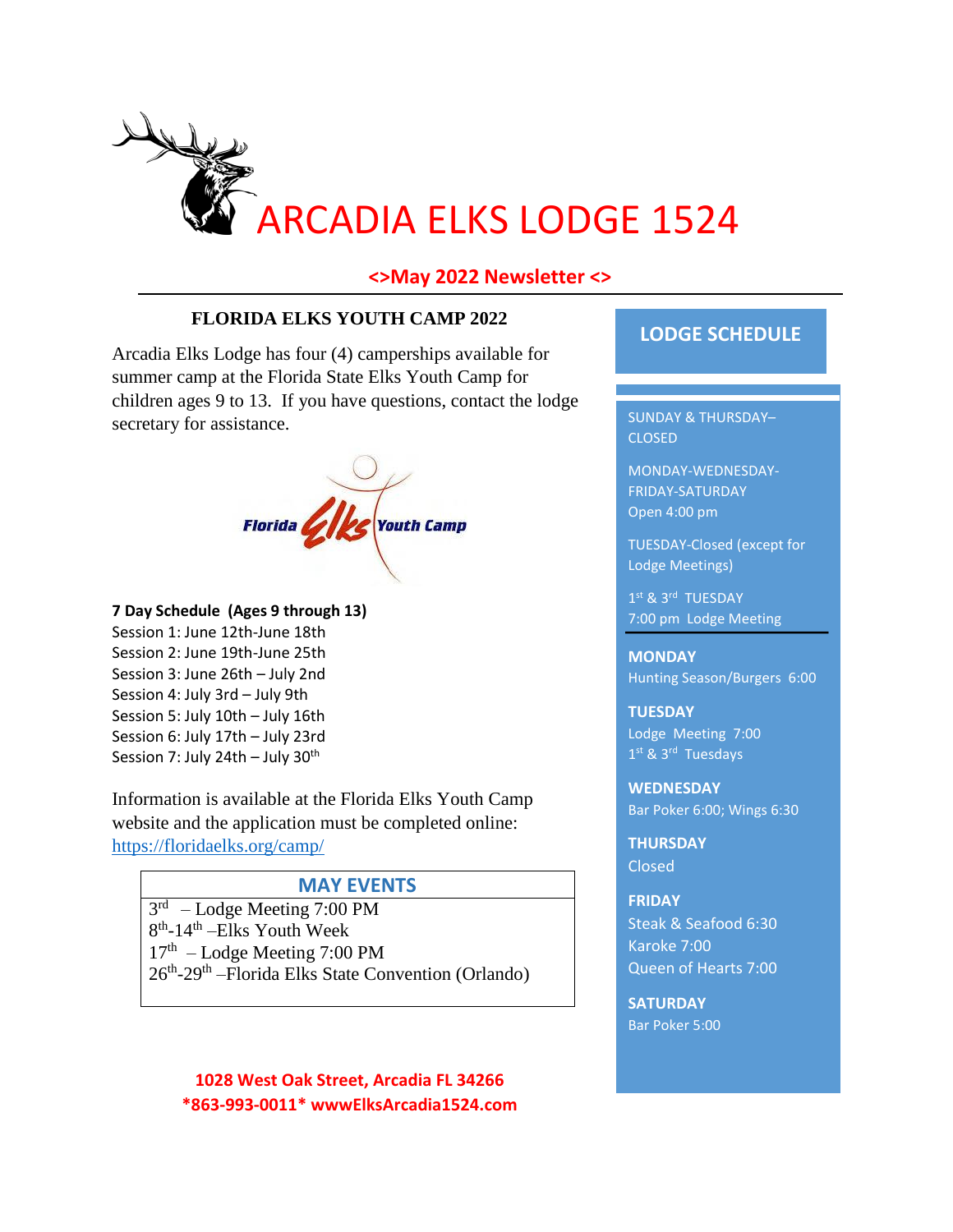# **ARCADIA ELKS LODGE 1524 – MAY 2022 NEWSLETTER - PAGE 2**

#### **EXALTED RULER**

Members All,

During the month of May, the Grand Lodge declares a National Youth Week. I will be receiving a Proclamation from the Arcadia City Council declaring the second week of the month (**May 8 – May 14, 2022**) as **National Youth Week** for DeSoto County.

The second month into our new lodge year is going well. Our volunteers continue to give their time, allowing the lodge to run smoothly. As always, I ask that if you have a few hours monthly, volunteer at the lodge. Just step up and do it!!

As I talked about in last month's bulletin, we are planning our first take-out BBQ and need everyone to purchase a couple of tickets or at least pre-sell to others. Drivers will be needed to deliver to businesses, etc.

Elk National Foundation grants are open for applications and the funds are used to provide service in our community.

We have four (4) camperships available for summer camp at the Florida State Elks Youth Camp for children ages 9 to 13. If you have questions, contact the lodge secretary for assistance. The application must be completed online at the flelks.org website.

The **Florida Elks State Convention** is scheduled for **Thursday, May 26** through **Sunday, May 29, 2022**. The convention is being held at the Rosen Centre, 9840 International Drive, Orlando, Florida. We always have a great time, enjoy all the camaraderie, and learn a few things along the way. Make plans for a day trip, if you are unable to stay overnight. Jackie Hughes, PER is, once again, in charge of our SWC District Hospitality Room. She does a fantastic job but needs our support. Come help us sell tickets during our shift to cover the room.

See everyone at OUR LODGE……

Nancy Higginbotham, PDDGER, Exalted Ruler and Lodge Advisor

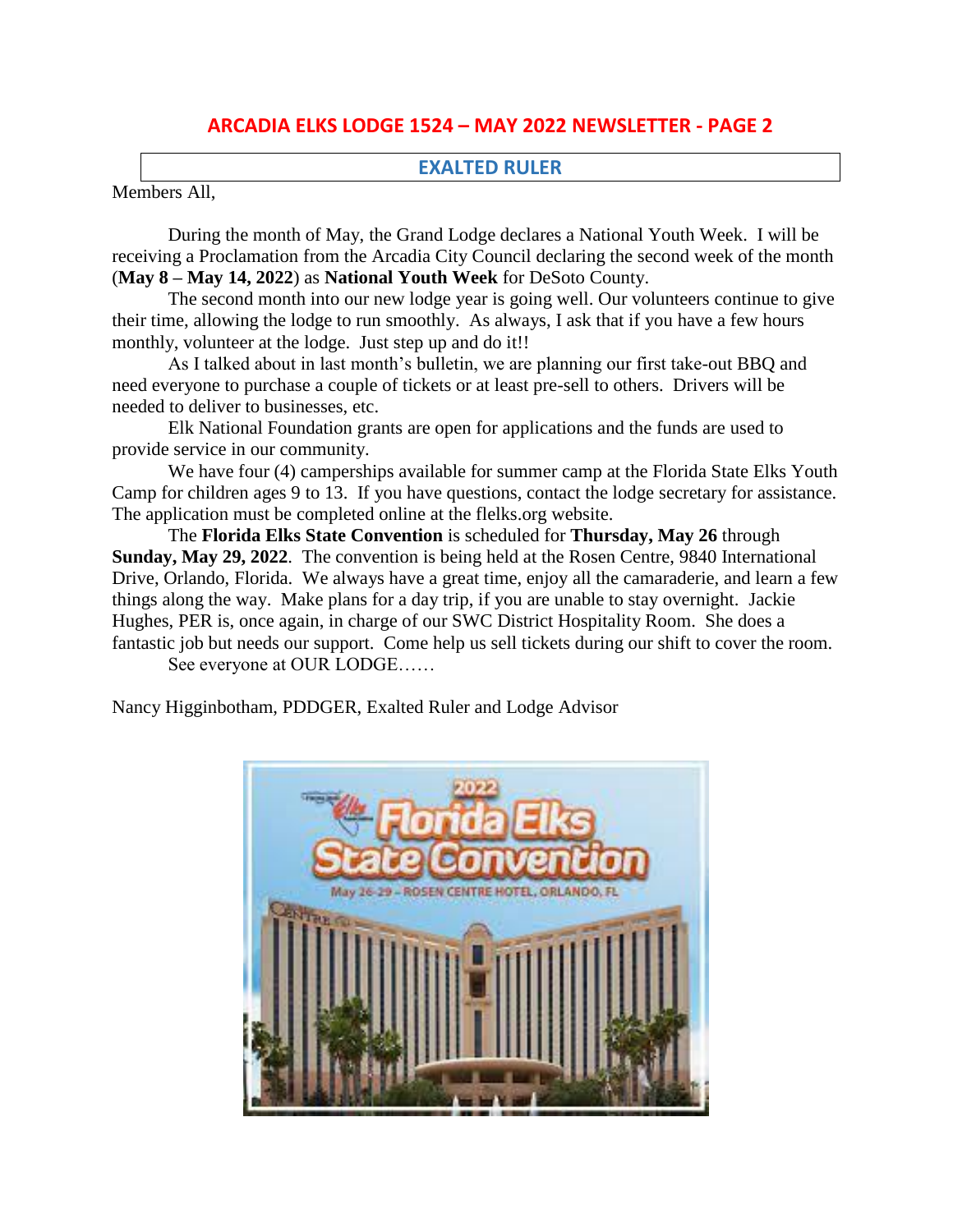## **ARCADIA ELKS LODGE 1524 – MAY 2022 NEWSLETTER - PAGE 3**



*Regularly visit our lodge webpage*



# [www.ElksArcadia1524.com](http://www.elksarcadia1524.com/)

*"Like" & follow our Facebook Page: Arcadia Elks No 1524 (@arcadiaelks)*

# **Harry Anna Investment Fund**

Of everything that the Florida Elks do, perhaps nothing is more important than our work with the state's youth. Sowing the seeds of accomplishment and commitment through our **Florida Elks Children's Therapy Services** and **Florida Elks Youth Camp** programs, children are given the opportunity to grow and learn beyond their wildest imaginations.

The trust fund started in 1951, was named after Harry and Anna Miller who donated land and a building to establish the original Florida Elks Hospital for Crippled Children. Its purpose was, and continues to be, the collection of donations and the acceptance of endowed gifts. Donate at the Lodge or on-line.

The trust fund is restricted, which means that only the income derived from it may be used to support our major projects: the Florida Elks Children's Therapy Services and Florida Elks Youth Camp programs. **To learn how you can support these great programs and become a sustaining monthly donor (any amount), go to [www.floridaelks.org](http://www.floridaelks.org/)**